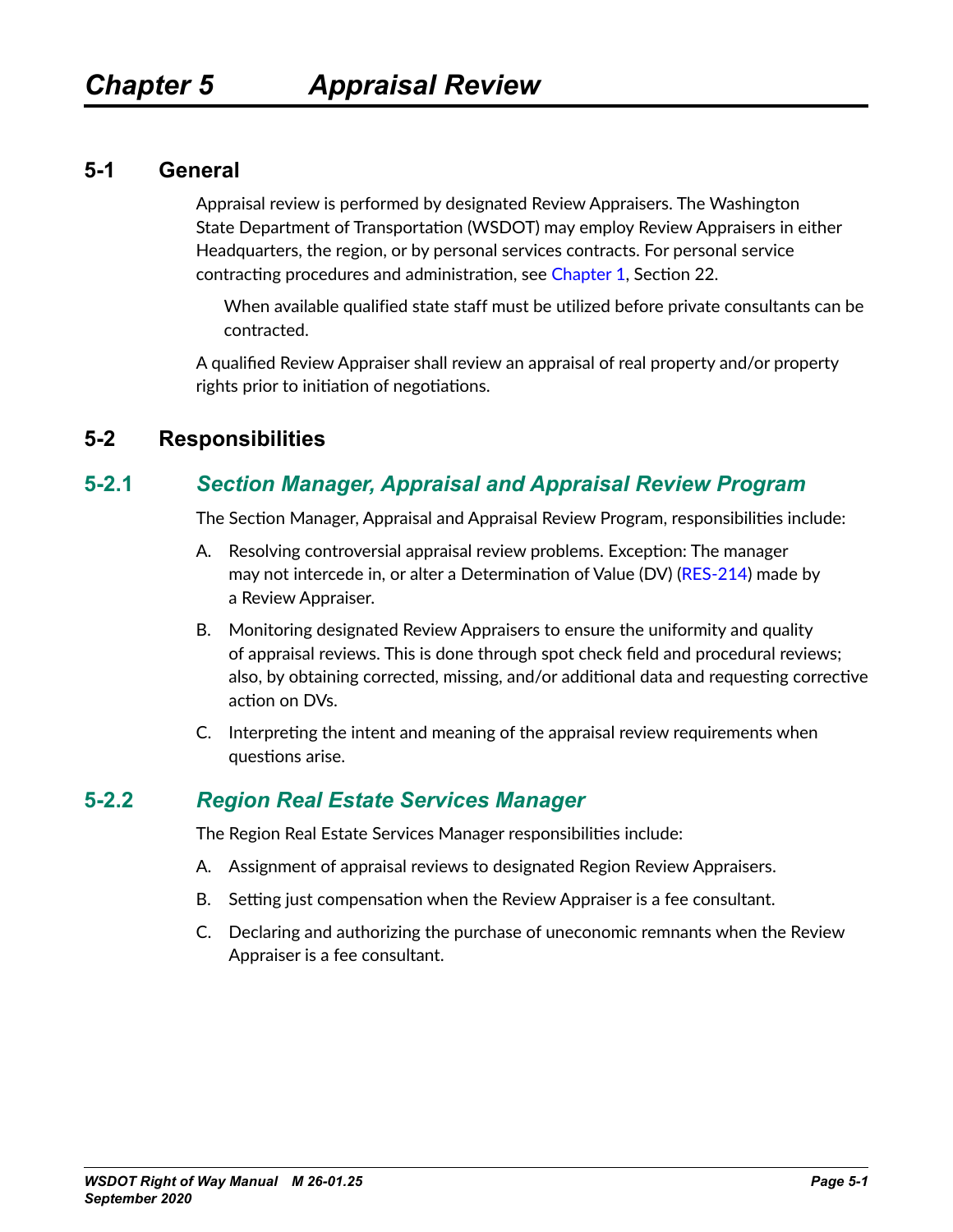## **5-2.3** *Review Appraiser*

The Review Appraiser regards an acceptable appraisal as an important consideration in the completion of the DV and the appraiser as a consultant and market analyst. The review process establishes the approved "just compensation" (see Section 5-5.1.C.11).

- A. All appraisals are reviewed to:
	- 1. Ensure that appraisal reports contain or reference sufficient information (e.g., studies or other previously submitted appraisals) to support the conclusions of the report; also, that appraisal reports conform to established appraisal practices and WSDOT requirements as described in the Appraisal Report Guide (Appendix 4-1).
	- 2. Ensure that the appraisal is equitable and that the property owner will be receiving "fair and just" compensation in accordance with the Real Property Acquisition Act [\(Chapter 8.26 RCW\)](http://apps.leg.wa.gov/RCW/default.aspx?cite=8.26), the *Uniform Relocation Assistance and Real Property Acquisition Policies Act of 1970*, as amended, and current eminent domain law.
- B. The Review Appraiser may use a method of review that takes into -consideration valuations of other properties on the project.
- C. The WSDOT staff Review Appraiser establishes the "just compensation" (usually fair market value, but never below fair market value) of the property and/or property rights and reports the com-pensation on a DV. The DV may be revised anytime prior to final settlement to reflect later evaluation evidence, a property owner's appraisal, or project plan revisions. All DVs are documented with the original retained in Headquarters and a copy retained in region.
- D. A fee Review Appraiser may not establish "just compensation" for WSDOT.

#### **5-3 Preliminary Procedures**

#### **5-3.1** *Preliminary Review*

It is recommended that all projects consisting of significant numbers of parcels and/ or complexity be inspected and reviewed prior to submitting project funding estimates for authorization and funding. This is done to save time and effort in the appraisal and negotiation stages. An inspection team consisting of a region appraisal representative (supervisor, senior appraiser, or staff journeyman appraiser), a review appraiser, and a relocation agent (when applicable) identifies the following:

- A. Special types of appraisals and the need for specialists or consultants.
- B. Environmental and shoreline management problems.
- C. Public or semipublic agency parcels and railroads.
- D. A need for legal opinions.
- E. A need for plan modifications and revisions to avoid or mitigate damages.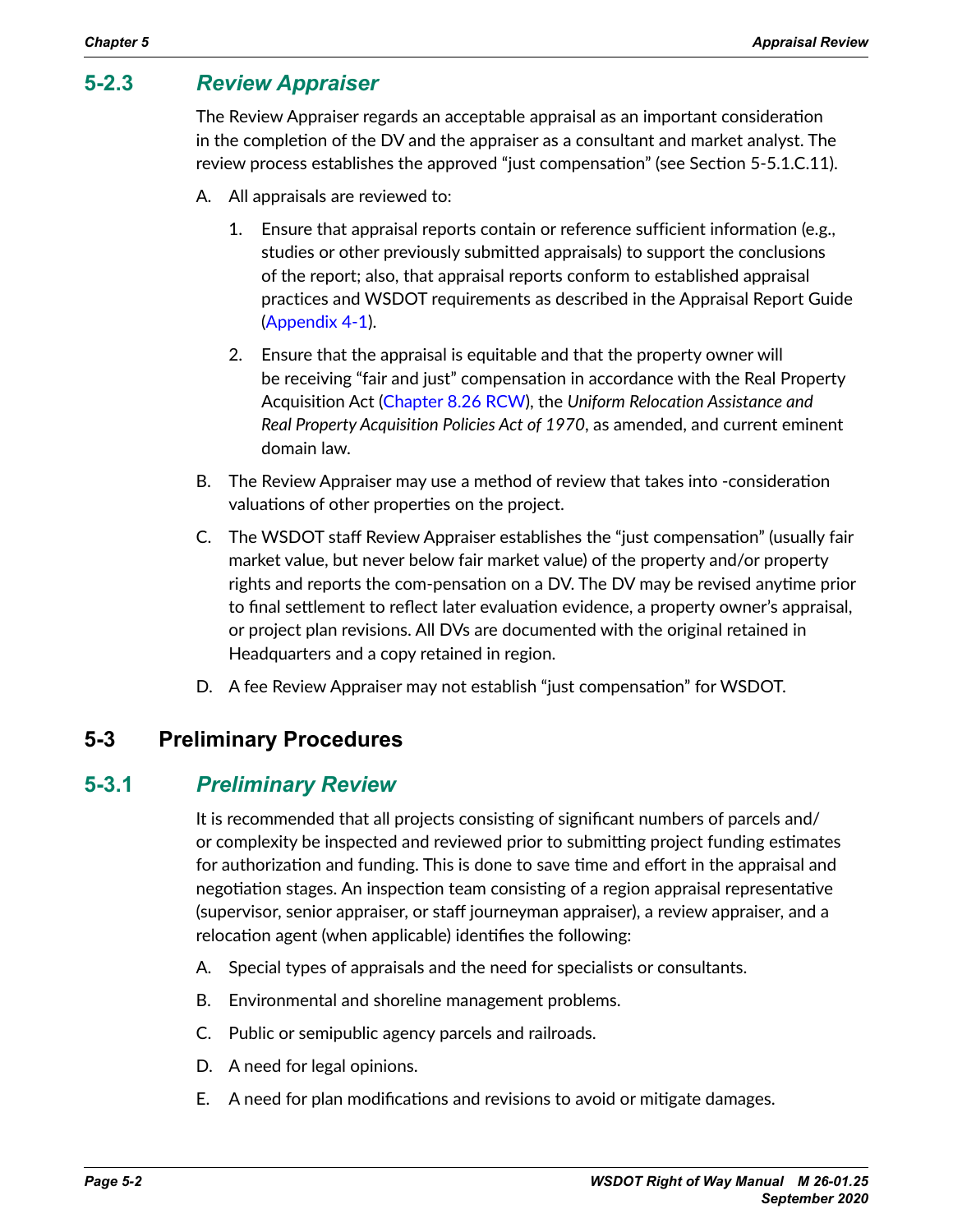- F. "Uneconomic remnants" and possible trade or exchanges for surplus properties or excess right of way.
- G. A need for copies of leases for appraisal and -acquisition purposes that would establish the ownership of buildings, structures, and other improvements as real property.
- H. Items that will be appraised and acquired as realty fixtures.
- I. Items that are determined to be personalty for relocation assistance purposes.

#### **5-3.2** *Joint Inspection With Owner*

For all properties where improvements will be acquired, the review appraiser and a relocation agent are required to attend the appraiser's joint inspection with the property owner and tenant, if any. This is for purposes of clarifying and identifying realty vs. personalty items as well as to ascertain ownership rights.

#### **5-3.3** *Desk Review*

<span id="page-2-0"></span>The Review Appraiser "desk reviews" all appraisals of each parcel to assure proper project and parcel identification, adequate response to the assignment, application of proper technique, completeness, and mathematical accuracy. The Review Appraiser is provided with their own copy of the appraisal report.

## **5-3.4** *Field Review*

<span id="page-2-1"></span>The Review Appraiser examines the subject property in the field and the market facts on which conclusions of value depend. Appropriate sources (buyers, seller, brokers, public records) may be contacted to verify statements of fact, the adequacy of the market search, and the appraiser's understanding of the impact of the WSDOT plan on the subject property. The Review Appraiser may contact other sources of information to establish parameters of value or to determine whether additional expertise is required to assist the appraiser in completing an acceptable report.

# **5-4 Analysis of Appraisal Reports**

## **5-4.1** *Requirements*

<span id="page-2-2"></span>The Review Appraiser analyzes the appraisal report to assure that the report:

- A. Conforms to the requirements of:
	- 1. The Appraisal Report Guide (Appendix 4-1).
	- 2. The appraisal contract or the Staff Appraiser Assignment form ([RES](http://www.wsdot.wa.gov/RealEstate/forms/Appraisal/default.htm)-203).
	- 3. Any special instructions.
- B. Clearly states the appraisal problem.
- C. Incorporates specialists' opinions (e.g., value of timber, fixtures) as they contribute to the value of the whole property, rather than as arbitrary additions to the value of the real property.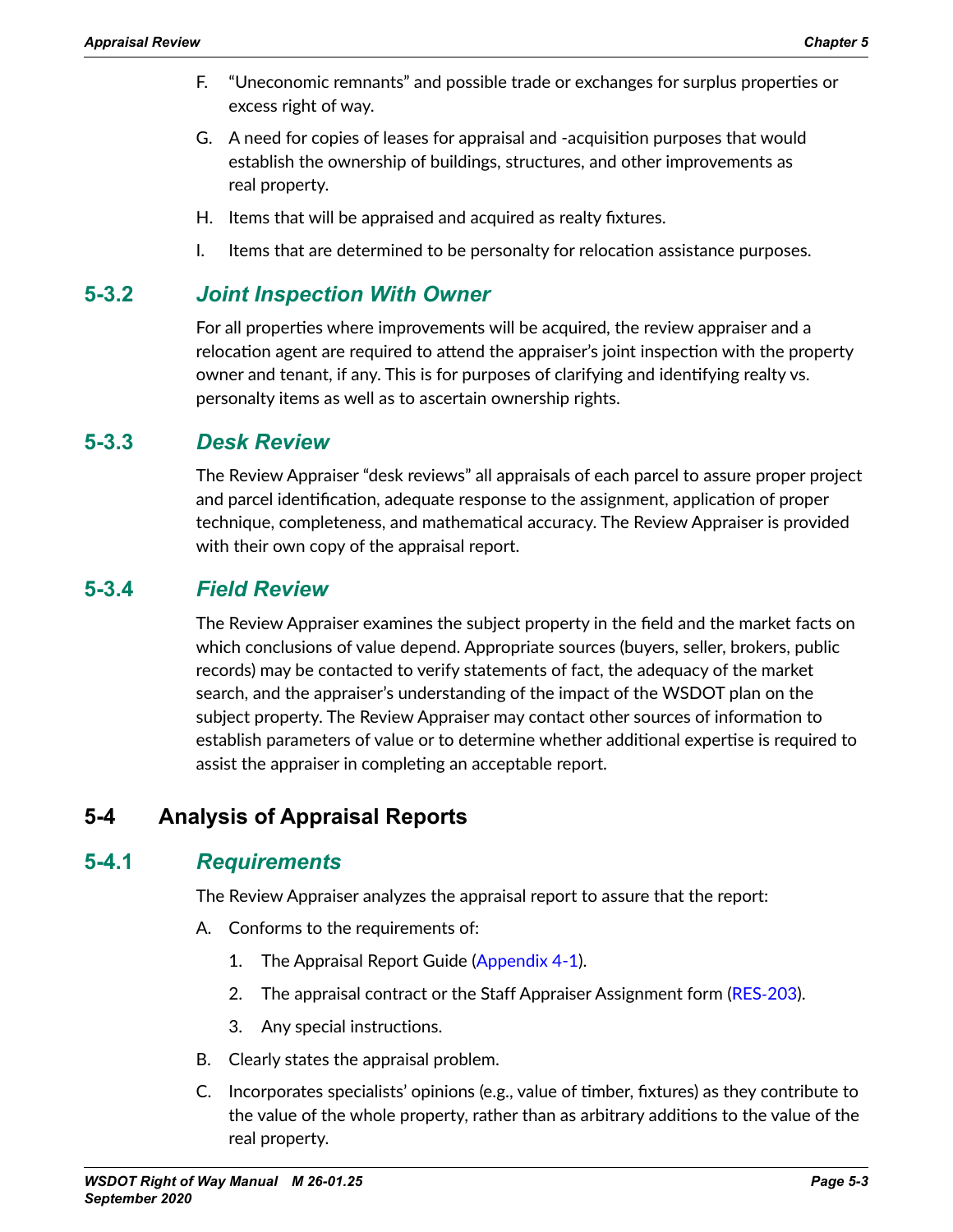- D. In the case of tenant-owned real estate (buildings, structures, and/or other improvements), the specialists' opinions of value are to reflect two premises: (1) Contribution value to the whole property, and (2) Value for removal (salvage). Just compensation for tenant-owned improvements is the greater amount.
- E. Clearly presents:
	- 1. An explanation of the appropriate evaluation principles.
	- 2. The market evidence and/or other supporting evidence.
	- 3. A list of items considered part of the realty as well as further comments on items that might be in a "grey" area, e.g., drapes, dishwashers, stoves, special light fixtures, when applicable; or buildings, structures, or other improvements to be added to the appraisal.
	- 4. The value estimate.
- F. Excludes non-compensable items.
- G. Neither omits nor contradicts any factual data that was available to the appraiser.
- H. Contains no conflicting statements or erroneous conclusions.

#### **5-4.2** *Minor Deficiencies*

In the case of minor deficiencies in the appraisal report, the Review Appraiser:

- A. Does not delay arriving at a DV.
- B. Makes notation of the following types of errors on a memorandum, sends the memorandum to the Region Real Estate Services Manager (RESM) (or Appraiser Supervisor) and on the DV notes: "See Memorandum dated \_\_\_\_\_\_\_\_\_\_."
	- 1. Mathematical errors.
	- 2. Project identification data.
	- 3. Parcel numbers.
	- 4. Owner's name.
	- 5. Parties to the transaction, excise tax number, and date of purchase for either sales of the subject property or comparable sales.
	- 6. Location, zoning, or present use of either the subject property or of comparable sales.
	- 7. Nonconformance with the Appraisal Report Guide (Appendix 4-1) and/or departmental standards.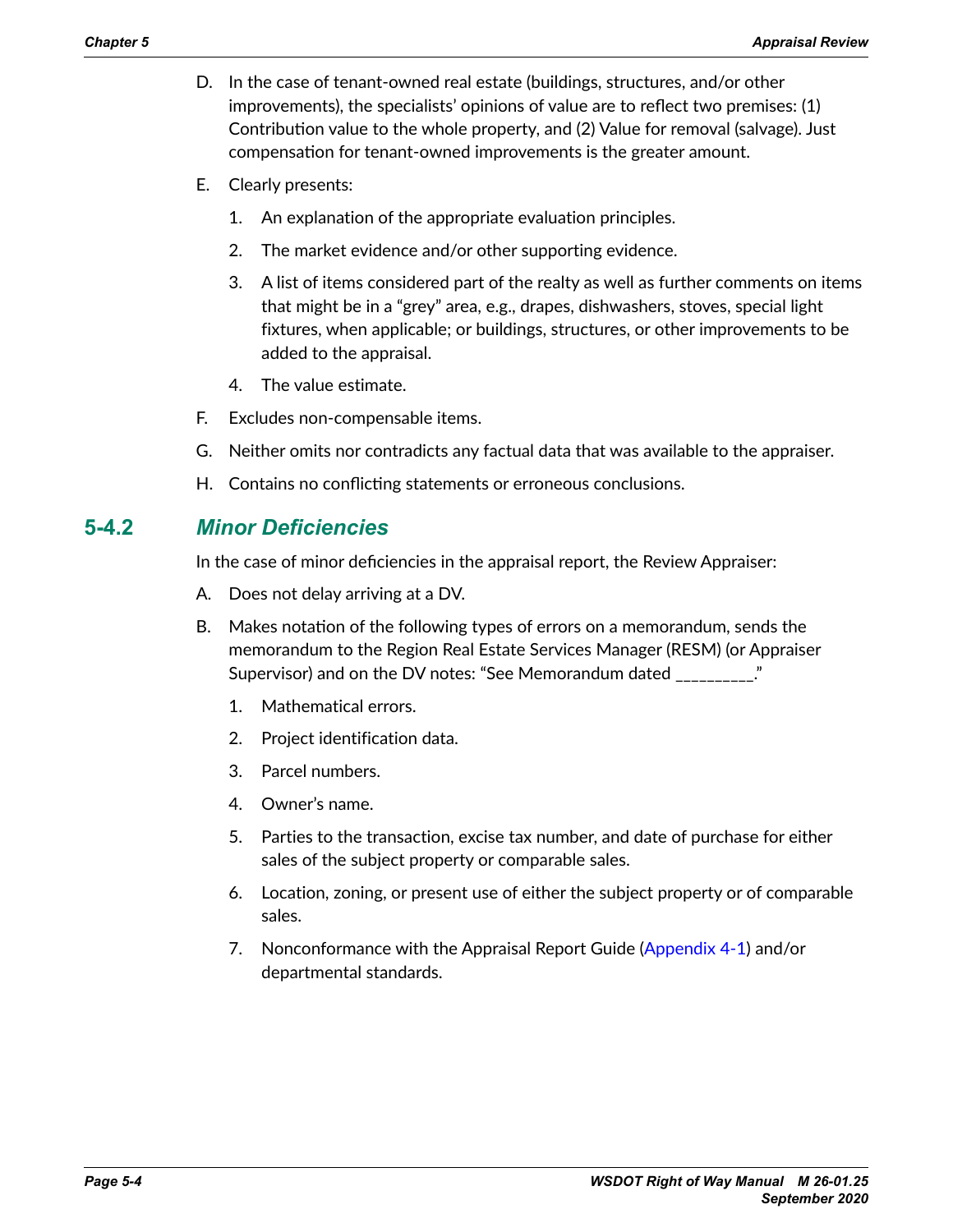# **5-4.3** *Major Deficiencies*

- <span id="page-4-0"></span>A. Major deficiencies are usually found in the following areas: analysis, reasoning, and conclusions. When the Review Appraiser finds that the appraisal report needs clarification or contains substantive errors, the following actions are taken:
	- 1. Prepares a memorandum stating the critical deficiencies or the need for clarification.
	- 2. Transmits the original of the memorandum to the RESM and sends a copy to the Section Manager, Appraisal and Appraisal Review Program. Retains the review copy of the appraisal pending receipt of corrections or revisions.
	- 3. Attends appraisal conferences as necessary and/or advises the Region Appraisal Supervisor.
- B. After examination of the memorandum and a file copy of the appraisal report, the RESM:
	- 1. Confers with the Review Appraiser, the Region Appraisal Supervisor and/or other affected personnel as needed.
	- 2. Forwards the appraisal report by memorandum to the staff appraiser or by letter to the fee appraiser with directions necessary to produce an acceptable appraisal report.

## **5-4.4** *Unacceptable Appraisals*

- A. If after taking the actions specified in [Section 5-4.3](#page-4-0) an acceptable report is still not obtained, the Review Appraiser prepares a memorandum citing the reasons for the lack of acceptance. The memorandum is submitted to the Section Manager, Appraisal and Appraisal Review Program.
- B. The Section Manager reviews the appraisal report and the memorandum. The Section Manager either:
	- 1. Upon concurrence:
		- a. Signs and dates the memorandum.
		- b. Attaches the original of the memorandum to the original of the unacceptable appraisal report and places them in the Headquarters parcel file.
		- c. Sends copies of the memorandum to the RESM and the Region Appraisal Supervisor.
	- 2. Upon nonconcurrence, returns the memorandum to the Review Appraiser stating the actions to be taken or becomes the Review Appraiser and prepares a DV.
- C. The RESM (or Region Appraisal Supervisor) reviews the memorandum and:
	- 1. Attaches a copy of the memorandum to the unacceptable appraisal report in the parcel file.
	- 2. Gives a copy of the memorandum to the appraiser.
	- 3. Initiates action to secure an acceptable appraisal report from a different appraiser.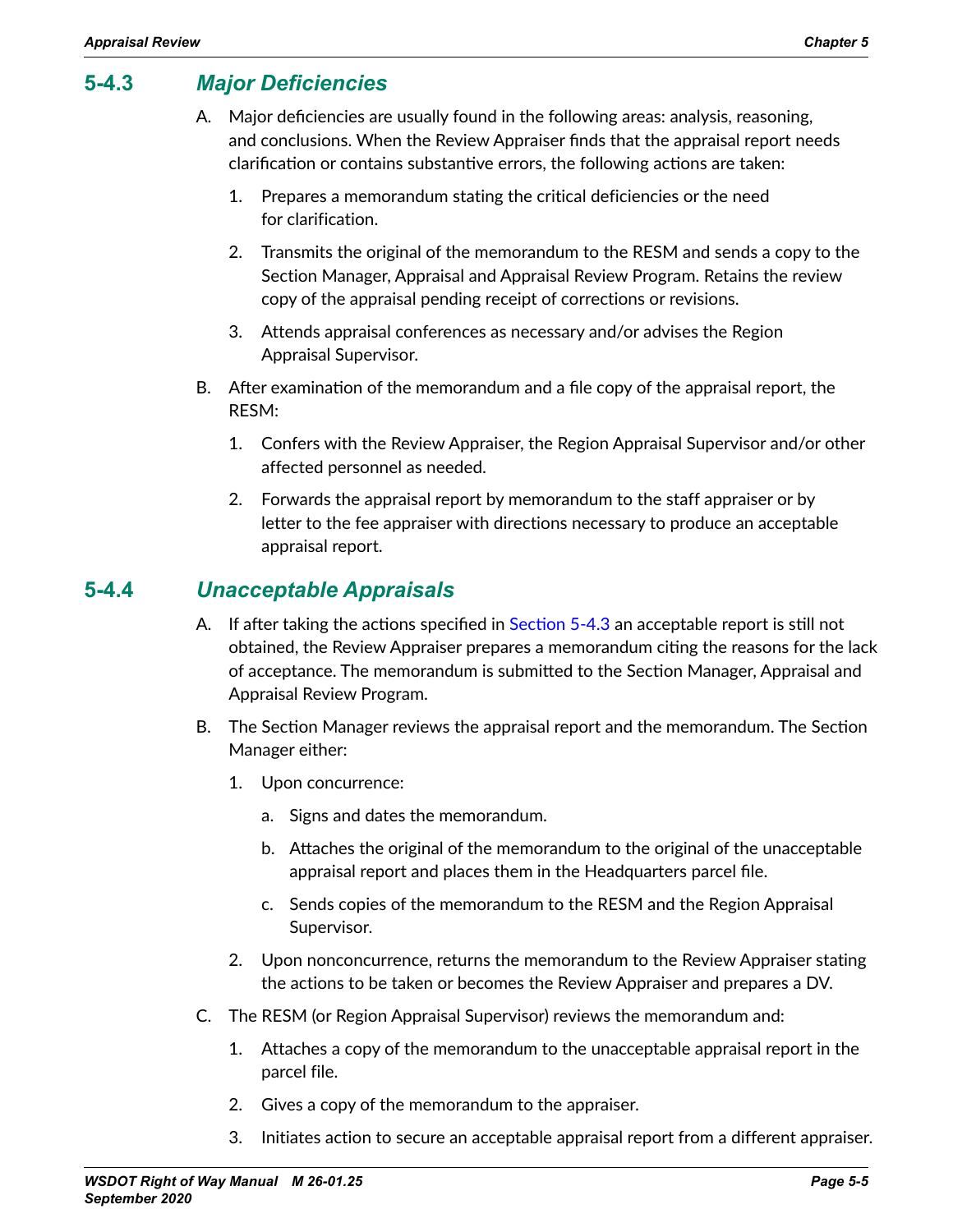# **5-4.5** *Owner's Appraisal Report*

- A. If the property owner submits an appraisal report—whether self-made or from any other source—the Review Appraiser reviews it disregarding the report's format and takes the following actions as appropriate:
	- 1. If the owner's appraisal report or any part thereof presents useful value information:
		- a. A new DV is prepared using the procedures specified in [Section](#page-6-0) 5-5.
		- b. Copies of the owner's appraisal report are distributed in the same manner as if the report had been prepared by or for WSDOT.
	- 2. If the owner's appraisal report does not present significant new value information:
		- a. The Review Appraiser makes a copy of the owner's appraisal report to be retained by the reviewer in accordance with the *Uniform Standards of Professional Appraisal Practice*.

The Review Appraiser returns the owner's original appraisal report to the RESM together with a memorandum identifying the parcel and the project (number and title) and stating:

- (1) The appraiser's name.
- (2) The date of the owner's appraisal report.
- (3) The value reported.
- (4) The reasons for not preparing a new DV based on the owner's appraisal report. The Review Appraiser must state the specific reasons for rejecting the owner's appraisal report so the owner will know why the appraisal was rejected.
- b. The RESM assures that the owner's appraisal report is returned to the owner through the Region Real Estate Services Acquisition Agent. The RESM includes a letter which clearly states the reasons the owner's report was unacceptable as a basis for a revised offer.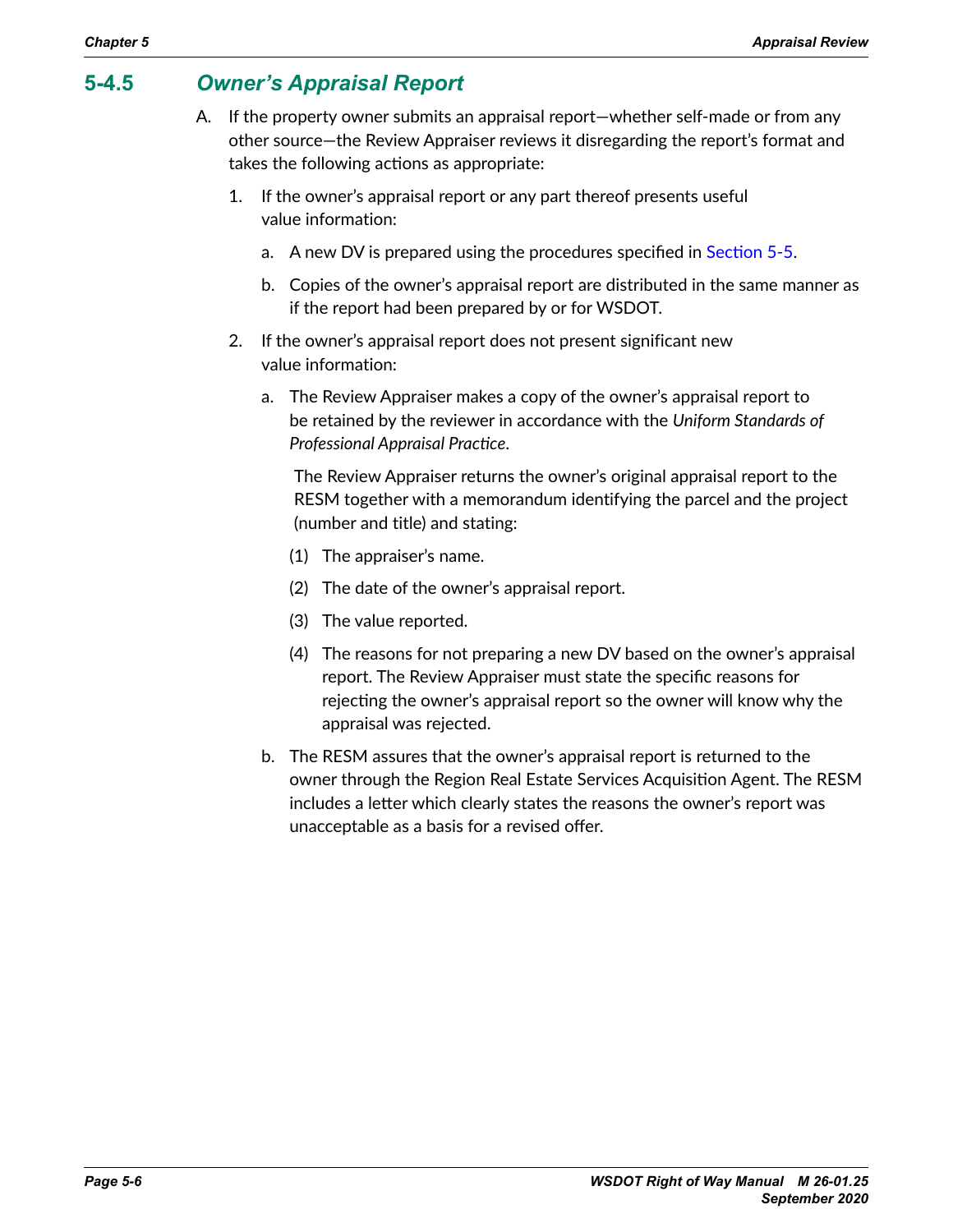# **5-5 Determination of Value (DV) – Preparation/Distribution**

#### **5-5.1** *Normal Preparation/Distribution*

- <span id="page-6-0"></span>A. The Review Appraiser prepares the DV upon receipt of the copy of the appraisal report. This appraisal report must contain an unbiased evaluation of all available market value evidence and includes:
	- 1. A desk review as specified in [Section 5-3.3](#page-2-0).
	- 2. A field review as specified in [Section 5-3.4](#page-2-1).
	- 3. One acceptable appraisal report. More than one acceptable appraisal report may be required by the Review Appraiser prior to the review if the proposed acquisition is complicated, or of a controversial value nature.
	- 4. A comparison of values to guarantee consistent value patterns between similar parcels on the project.
- B. The Review Appraiser fills in the following data on the DV:
	- 1. The number of the DV for this parcel (e.g., 1, 2).
	- 2. The Review Appraiser's name.
	- 3. The project and parcel identification data taken from the right of way plan. When a prior acquisition from the same property has been completed, the parcel number(s) of the prior acquisition is inserted on the DV above the new parcel number by adding the following text:

"Prior Acquisition Parcel No.\_\_\_\_\_\_\_\_\_\_."

- 4. The appraisal history which includes all appraisals made for WSDOT and all appraisals submitted by the owners that have been used as a basis for value determination.
- 5. The appraisal review history which includes all prior DVs.
- C. In the center section of DV #1, the Review Appraiser includes a narrative stating:
	- 1. The extent of the Review Appraiser's inspection of property and sales, including confirmations.
	- 2. Any information with regard to hazardous materials as contained in the Washington State Department of Ecology's Facility/Site [HazMat Database](file:///Volumes/corporate/Public/DOT/meekp/Right%20of%20Way%20Manual/www.ecy.wa.gov/fs).
	- 3. The adequacy of the property description in both the "before" and "after" situations.
	- 4. The differences between appraisals, if more than one appraiser was used, or if there is an appreciable change in value between an original appraisal and a later updating.
	- 5. A range of market evidence and whether the appraiser's conclusions fall within the range.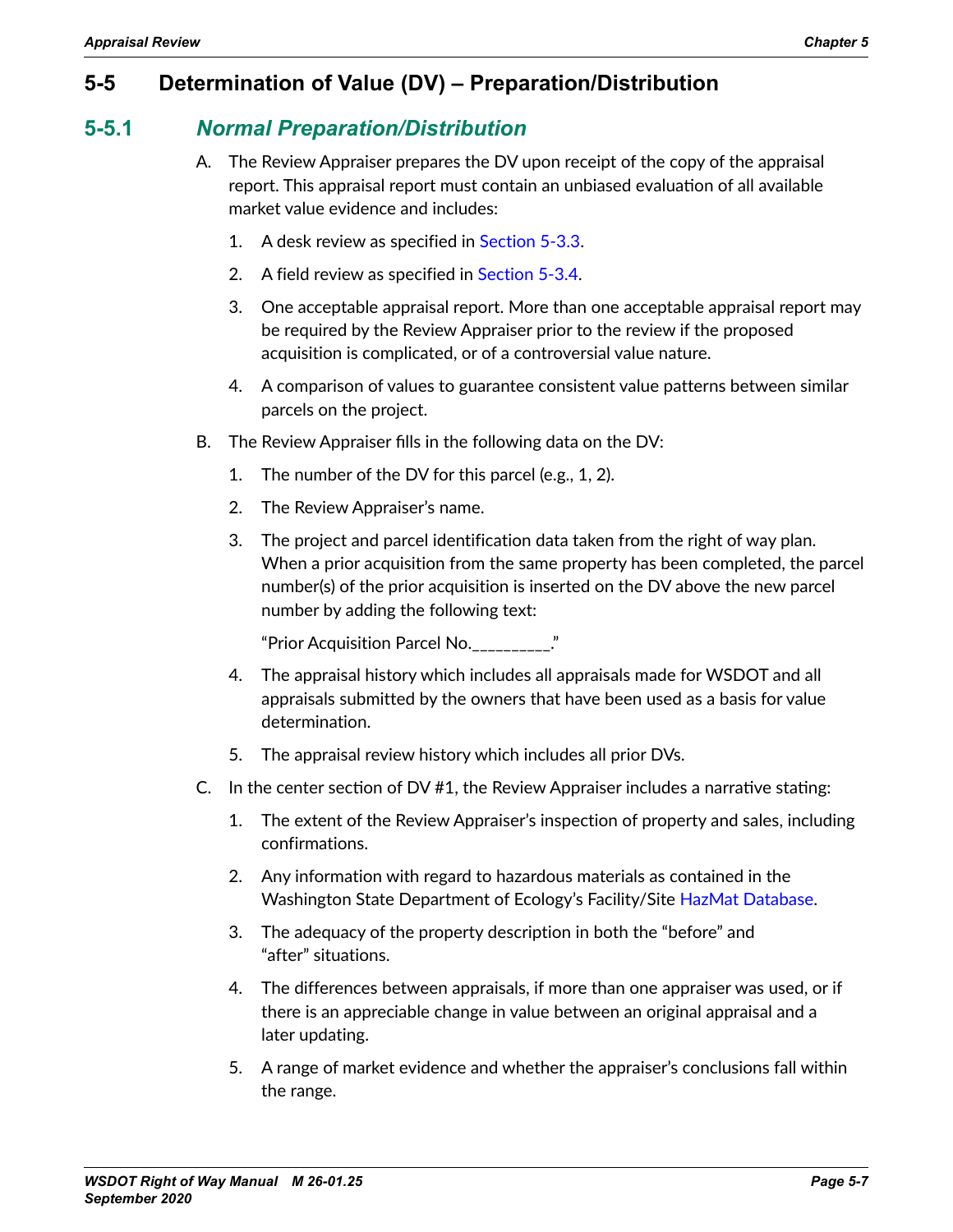- 6. A statement of concurrence with the application of market evidence and final conclusions.
- 7. Whether the appraisal follows special instructions and whether it contains any required copies of specialists' reports.
- 8. "Before" and "after" values except for noted minimal and strip appraisals.
- 9. An allocation of the value for the subject land and the improvements is shown or referenced to an appraisal report sheet. Both the "before" and "after" situations are described.
	- Totals of "before" and "after" values are rounded to be consistent with normal real estate transactions.
	- The difference between the "before" and "after" values equals just compensation except when the special benefits exceed the acquisition plus damages.
	- Identify acquired buildings individually.
	- Identify fixtures appraised as real estate.
	- Designate buildings, structures, signs, and other improvements owned by tenant/lessees.
	- Just compensation due the tenant/lessee for said items is determined by the WSDOT staff Review Appraiser at the higher of the two valuation premises, as defined in Section 5-4.1.D.
- 10. If the appraisal and DV cover two or more parcels, an allocation of the just compensation is made on an attached exhibit to the DV covering each parcel.
- 11. If an "uneconomic remnant" is involved, see Section 5-5.2 below.
- 12. Just compensation based on the appraisal(s). Allocation of this just compensation is made to acquisition, damage items, and benefits. If the Review Appraiser is satisfied with the appraisal but comes to different conclusions, the differences are explained and any new supporting evidence is attached to the DV.
- 13. The amount of the approved just compensation that is eligible for federal participation. If the right of way project does not have federal funds participation, the last sentence on the DV beginning "I further certify . . . ." is crossed out.
- 14. The date of the approved just compensation, which is the date of the last inspection by either the appraiser or the reviewer. The signature date is the date the Review Appraiser signs the DV and does not precede the date of just compensation.
- 15. Only a WSDOT official may declare just compensation. A fee Review Appraiser may only recommend just compensation. When a fee Review Appraiser is hired, the DV must include a Statement at the bottom of the document for concurrence by the appropriate official of WSDOT.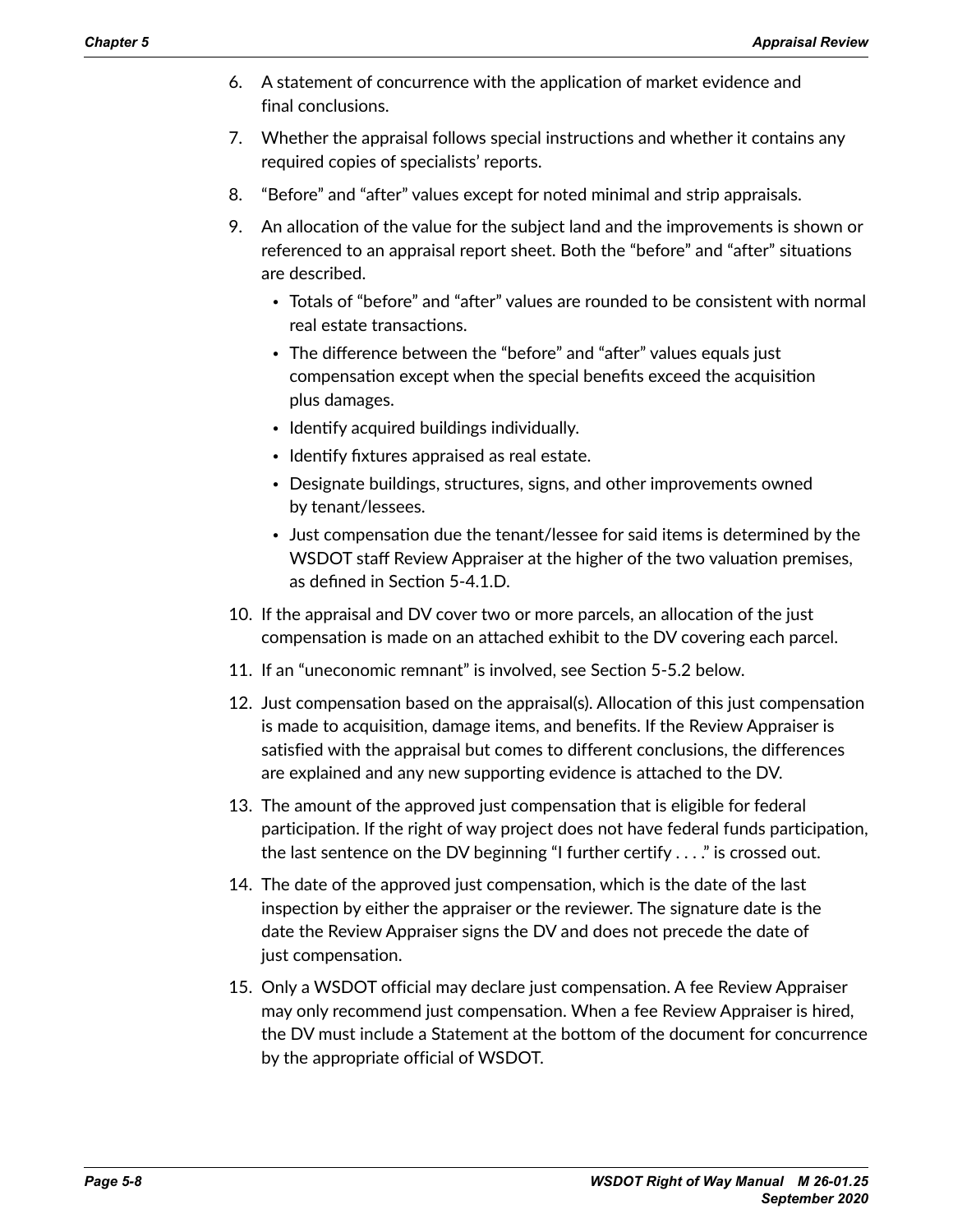#### D.

- 1. If the Review Appraiser is not satisfied with the appraisal or corrections, a second appraisal may be requested in a memorandum addressed to the RESM. The memorandum should include the reasons why the corrections or second appraisal are needed.
- 2. If the review appraiser is unable to approve an appraisal as an adequate basis for the establishment of the offer of just compensation, and it is determined that it is not practical to obtain an additional appraisal, the review appraiser may present and analyze market information to support an approved value. In this instance:
	- a. The Review Appraiser becomes the "appraiser of record"
	- b. The Review Appraiser prepares a memo explaining the reasons for any discrepancies between the appraisal and the DV. This memo will be delivered to the property owner with the offer to purchase.
- 3. If a new DV is prepared, the Review Appraiser:
	- a. Numbers each DV for a parcel in sequential order, e.g., DV #2, DV #3.
	- b. Fills in the appraisal and review history.
	- c. Evaluates all the latest appraisal evidence or map change information.
	- d. Gives the justification for the changes on the new DV and references those items which appeared on the previous DV which still pertain to the current DV.
	- e. Completes the DV in the usual manner.
- E. **Private Access Easements for Transfer** When a R/W plan shows an "Access Easement for Transfer" across a private owner (A), the servient tenement, to serve another single private owner (B), the dominant tenement, we cannot condemn for the easement. We cannot condemn to provide private access to a third party because this situation is not a public use, as defined in [RCW 8.04.070](http://apps.leg.wa.gov/RCW/default.aspx?cite=8.04.070).
	- 1. The Review Appraiser prepares a two-premise DV for each property. The "before" description and valuation is the same for both premises. The "after" description and valuation is different.
		- a. For Owner A, the first premise in the "after" situation is without the easement. The second premise in the "after" is with the easement.
		- b. For Owner B, the first premise in the "after" situation is without the easement from Owner A. The second premise in the "after" is with the easement from Owner A.
- F. The Section Manager, Appraisal and Appraisal Review Program, routes the original of all DVs to the permanent file.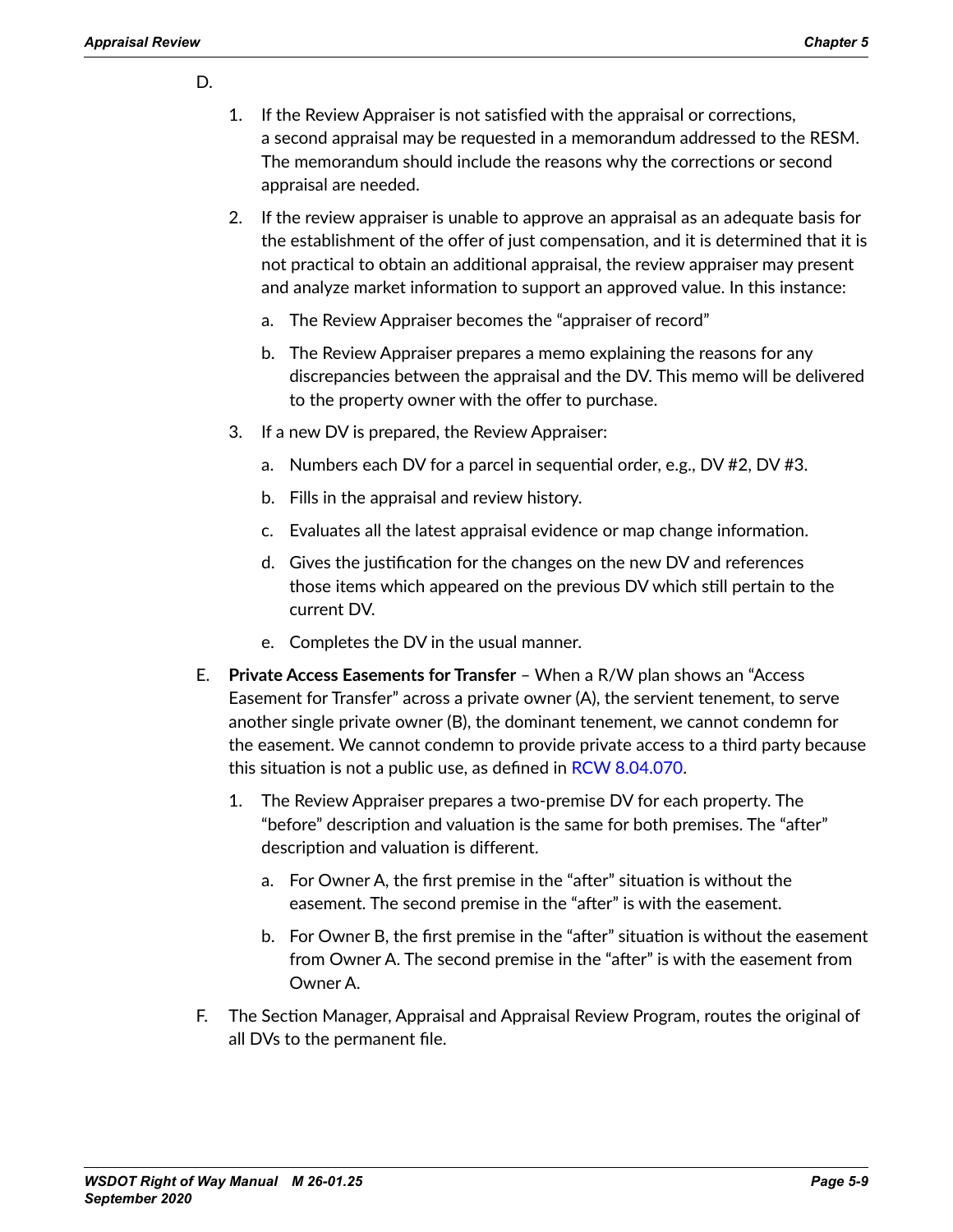- G. The Region Appraisal Supervisor:
	- 1. Forwards one copy of the DV to the RESM.
	- 2. Forwards one copy of the DV to the Region Acquisition Supervisor.
	- 3. Enters DV data into the computer system.

#### **5-5.2** *Uneconomic Remnant*

- A. On behalf of WSDOT, the Review Appraiser on Staff determines whether a -remainder (or any part thereof) qualifies as an "uneconomic remnant" based upon the following guidelines:
	- 1. An "uneconomic remnant" is a remainder which has little or no utility or value to the owner.
	- 2. Even though a parcel may be considered to have little or no value or utility in the "before" situation, when the acquisition leaves a remainder, that remainder should be declared an "uneconomic remnant."
- B. The final paragraph on the DV shall clearly identify the "uneconomic remnant," support its declaration as such, and state its value. This paragraph is underlined or typed in italics.

*Note:* The DV is the acquisition agent's authority to offer to purchase an "uneconomic remnant."

C. A Review Appraiser on contract with WSDOT may recommend whether a remainder (or any part thereof) qualifies as an "uneconomic remnant" based upon those guidelines above.

# **5-5.3** *Surplus Property*

When it has been determined that a state-owned real property or property right (including any improvements thereon) has become surplus to WSDOT's needs, an appraisal is prepared as specified in Appendix 4-1. The Review Appraiser:

- A. Reviews the appraisal as specified in [Section 5-4](#page-2-2).
- B. Completes a DV for Surplus Property.
- C. Returns the completed DV to the Section Manager, Appraisal and Appraisal Review Program. The Review Appraiser:
	- 1. May include data and explanations if data is weak or insufficient.
	- 2. May set an indication of a value range rather than a specific value.
	- 3. May recommend the means of disposal.
- D. Access modifications shall be appraised on a "before and after" premise. If the appraised surplus property right is an access modification, establishes the value of the access rights to be conveyed at no less than \$1,500 per WSDOT's policy for access conveyances in Section 1420.09(2)(c) of the *[Design Manual](http://www.wsdot.wa.gov/Publications/Manuals/M22-01.htm)* M 22‑01.